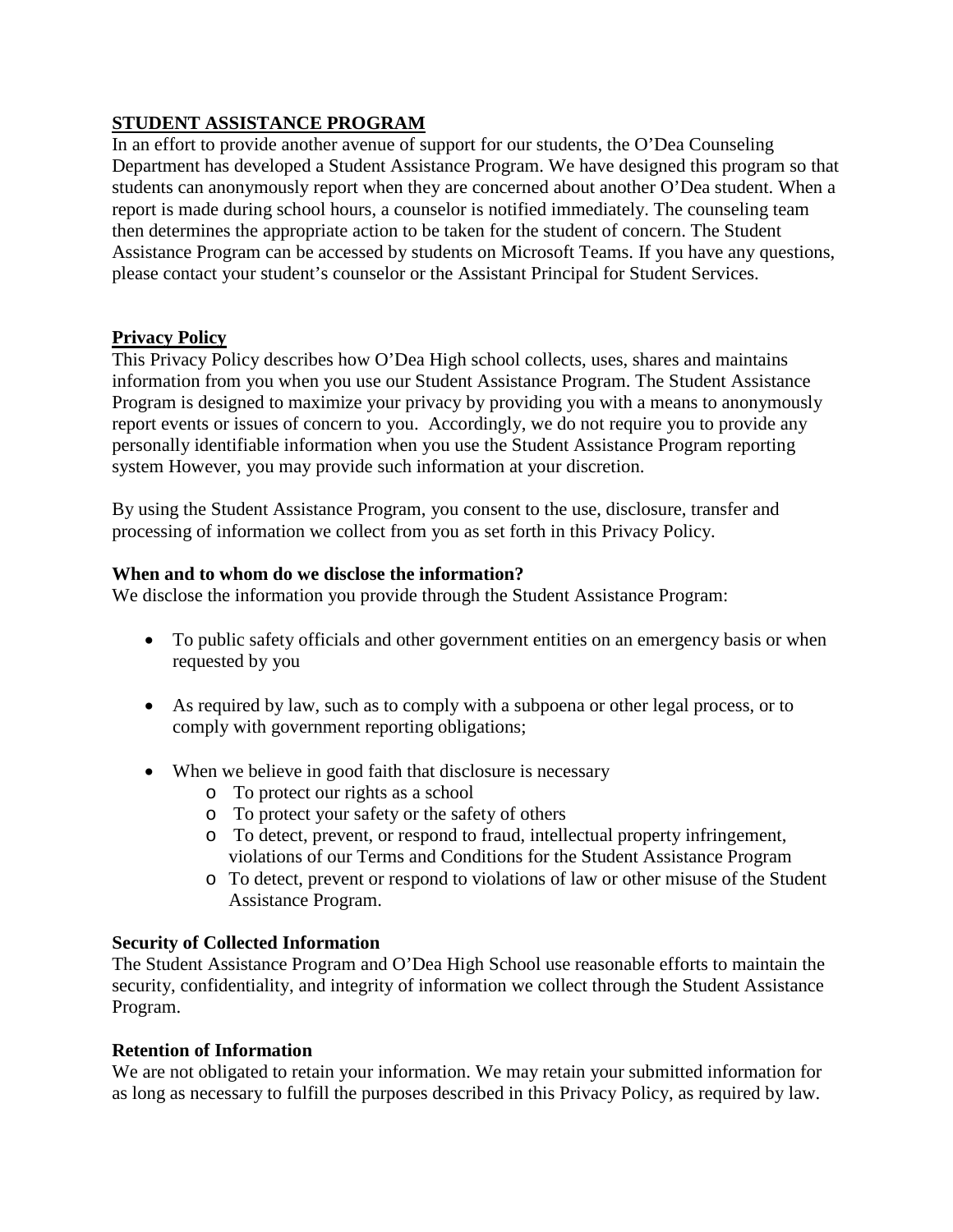#### **Changes to this Privacy Policy**

We may update this Privacy Policy periodically and without prior notice to you to reflect changes in our information practices. Whenever we update the Policy, we will post new (revised) Privacy Policy in the Student/Parent Handbook.

### **Contact us**

If you have any questions about this Privacy Policy or our use of your information collected please contact your Counselor or the Assistant Principal for Student Services.

### **Terms of Use**

The Student Assistance Program is an anonymous reporting system that is offered by O'Dea High School.

By using the Student Assistance Program, you indicate that you understand and agree to be bound by the following Terms of Use. IF YOU DO NOT AGREE WITH ALL THE PROVISIONS OF THESE TERMS OF USE, DO NOT ACCESS OR USE THE STUDENT ASSISTANCE PROGRAM.

### **Student Concern Submission and Related Policies**

Concern submission is done through the Student Assistance Program form which is located in the Teams website. You can write the concern about another student there. You acknowledge and agree that concerns may be disclosed to law enforcement and other third parties as we deem appropriate in our sole discretion to protect your personal safety or the safety of others or prevent any unlawful, harmful, inappropriate or dangerous activity. By submitting a concern, you acknowledge and agree that the Student Assistance Program and O'Dea High School are authorized but not obligated to take any steps they deem appropriate in their sole discretion to follow up on such concerns. **THE STUDENT ASSISTANCE PROGRAM AND O'DEA HIGH SCHOOL ARE NOT RESPONSIBLE AND SHALL HAVE NO LIABILITY TO YOU OR ANYONE ELSE, WITH RESPECT TO ANY CONCERN YOU CHOOSE TO SUBMIT USING THE STUDENT ASSISTANCE PROGRAM OR WITH RESPECT TO ANY ACTION OR INACTION UNDERTAKEN OR NOT UNDERTAKEN IN RESPONSE TO YOUR CONCERN.** You are solely responsible for any submitted concern you report through the Student Assistance Program, including any submitted concern that is viewed as being obscene, offensive, inappropriate, defamatory, untruthful, illicit, harassing, threatening, stalking, discriminatory, abusive, or profane. The Student Assistance Program and O'Dea High School reserve the right to reject and/or remove any submitted concern.

The following additional policies and rules apply:

**A.** Always call 911 immediately in the event of an emergency. The Student Assistance Program is not a substitute for reporting incidents of concern to law enforcement, medical and emergency personnel.

**B.** You and your submitted concern are subject to applicable laws, regulations, and O'Dea High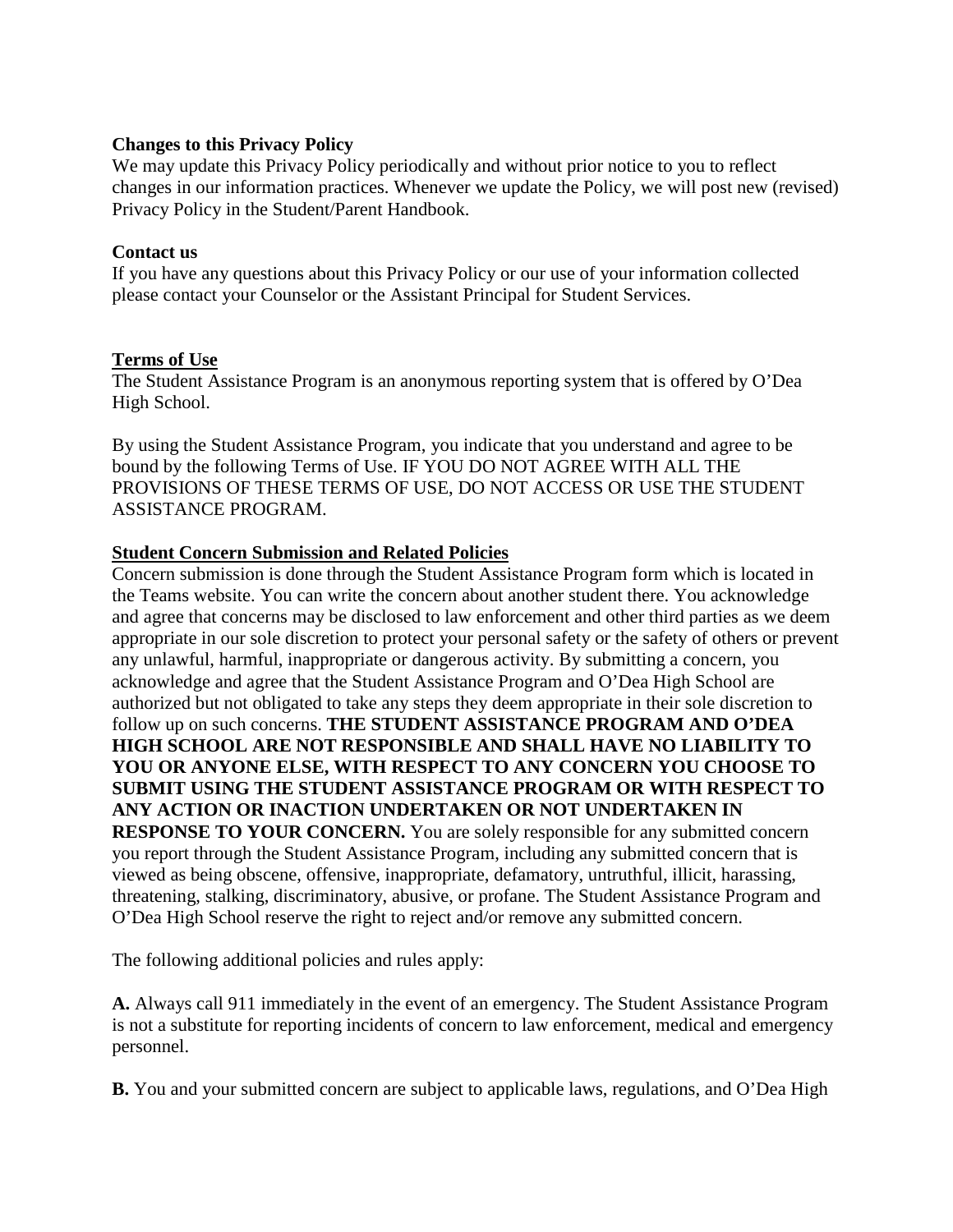School's policies.

**C.** You agree not to engage in illegal, inappropriate, or other prohibited activities in connection with the Student Assistance Program, including without limitation:

- (i) Copying, distributing, or disclosing any part of the Student Assistance Program in any form;
- (ii) Using any automated system, such as robots to access and submit a tip that results in multiple submissions;
- (iii) Attempting to interfere with, compromise the system integrity or security or decipher any transmissions to or from the servers running the form;
- (iv) Taking any action that imposes, or may impose at our sole discretion an unreasonable or disproportionately large load on our infrastructure;
- (v) Uploading invalid data, viruses, worms, or other software agents through the form;
- (vi) Using the form for any commercial advertising or solicitation purposes;
- (vii) Impersonating another person or otherwise misrepresenting your affiliation with a person or entity or conducting fraud.
- **D.** O'Dea High School reserves the right to investigate and take appropriate legal action against anyone who, in O'Dea's sole discretion, violates these Terms, including without limitation, removing the offending content from the Teams website, suspending or terminating the account of such violators and reporting you to the law enforcement authorities.

## **Indemnity**

You agree to defend, indemnify and hold harmless The Student Assistance Program and O'Dea High School and their affiliates, officers, directors, employees, contractors, agents, representatives and licensors from and against any and all claims, damages, obligations, losses, liabilities, costs or debt, and expenses (including but not limited to attorney's fees) arising from:

- Your use of and access to the Student Assistance Program, including any data or content transmitted or received by you
- Your violation of any term of these Terms of Use
- Your violation of any third-party right, including without limitation any right of privacy or intellectual property rights
- Your violation of any applicable law, rule, regulation or affiliated school policy;
- Any claim or damages that arise as a result of any of your submitted concerns

We reserve the right to assume the exclusive defense and control of any matter subject to indemnification by you, and in such case, you agree to cooperate with our defense of such claim and to reimburse us for the reasonable costs and expenses thereof.

## **No Warranty**

YOUR USE OF THE STUDENT ASSISTANCE PROGRAM IS AT YOUR SOLE RISK. ANY INFORMATION OR DATA WITHIN THE STUDENT ASSISTANCE PROGRAM MAY NOT BE ACCURATE. THE STUDENT ASSISTANCE PROGRAM IS PROVIDED 'AS IS' AND WE AND OUR TECHNOLOGY MAKE NO REPRESENTATIONS OR WARRANTIES OF ANY KIND, EXPRESS OR IMPLIED, INCLUDING BUT NOT LIMITED TO THE IMPLIED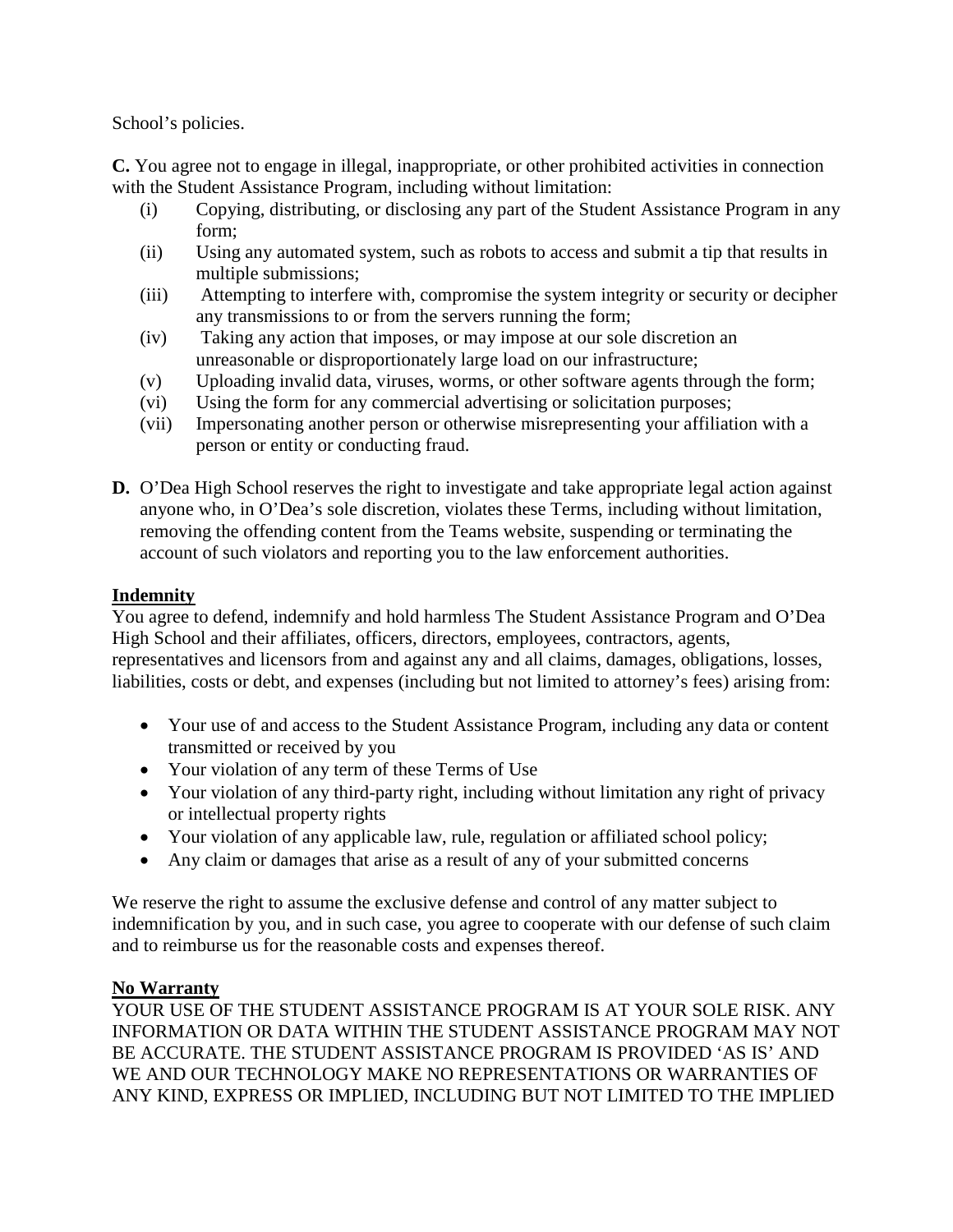WARRANTIES OF MERCHANTABILITY AND FITNESS FOR A PARTICULAR PURPOSE. THE STUDENT ASSISTANCE PROGRAM AND O'DEA HIGH SCHOOL DO NOT WARRANT THAT THE STUDENT ASSISTANCE PROGRAM WILL BE UNINTERRUPTED, TIMELY, SECURE, OR FREE FROM DEFECTS OR ERRORS, OR THAT THE RESULTS THAT MAY BE OBTAINED FROM THE USE OF THE STUDENT ASSISTANCE PROGRAM WILL BE ACCURATE OR RELIABLE. ANY RELIANCE YOU PLACE ON SUCH INFORMATION IS THEREFORE STRICTLY AT YOUR OWN RISK. BY USING THE STUDENT ASSISTANCE PROGRAM, YOU EXPRESSLY AGREE TO HOLD THE STUDENT ASSISTANCE PROGRAM AND O'DEA HIGH SCHOOL HARMLESS FROM ANY LOSS, HARM, INJURY, OR DAMAGE WHATSOEVER ARISING FROM OR ARISING OUT OF YOUR USE. THE STUDENT ASSISTANCE PROGRAM AND O'DEA HIGH SCHOOL MAKE NO REPRESENTATION OR WARRANTY THAT ANY ACTION WILL BE TAKEN IN RESPONSE TO ANY CONCERNS SUBMITTED OR THAT ANY ACTIONS UNDERTAKEN WILL BE ABLE TO ADDRESS THE SITUATION REPORTED OR PREVENT ANY HARM.

#### **Limitation of Liability**

TO THE MAXIMUM EXTENT PERMITTED BY APPLICABLE LAW, IN NO EVENT SHALL THE STUDENT ASSISTANCE PROGRAM AND O'DEA HIGH SCHOOL OR ANY OF THEIR AFFILIATES, OFFICERS, DIRECTORS, EMPLOYEES, EMPLOYEES, AGENTS, REPRESENTATIVES, SUPPLIERS OR LICENSORS BE LIABLE FOR ANY DIRECT, INDIRECT, PUNITIVE, INCIDENTAL, SPECIAL, CONSEQUENTIAL OR EXEMPLARY DAMAGES, INCLUDING WITHOUT LIMITATION DAMAGES FOR LOSS OF PROFITS, GOODWILL, USE, DATA OR OTHER INTANGIBLE LOSSES, THAT RESULT FROM THE USE OF, OR INABILITY TO USE, THE STUDENT ASSISTANCE PROGRAM OR FROM ANY ACTIONS OR INACTIONS WITH RESPECT TO INFORMATION REPORTED THEREON. UNDER NO CIRCUMSTANCES WILL THE STUDENT ASSISTANCE PROGRAM AND O'DEA HIGH SCHOOL BE RESPONSIBLE FOR ANY DAMAGE, LOSS OR INJURY RESULTING FROM HACKING, TAMPERING OR OTHER UNAUTHORIZED ACCESS OR USE OF THE STUDENT ASSISTANCE PROGRAM OR THE INFORMATION CONTAINED THEREIN.

TO THE MAXIMUM EXTENT PERMITTED BY APPLICABLE LAW, THE STUDENT ASSISTANCE PROGRAM AND O'DEA HIGH SCHOOL ASSUME NO LIABILITY OR RESPONSIBILITY FOR ANY OF THE FOLLOWING:

- (I) ERRORS, MISTAKES, OR INACCURACIES OF CONTENT;
- (II) PERSONAL INJURY, PROPERTY DAMAGE, OR OTHER CLAIMS OF ANY NATURE WHATSOEVER, RESULTING FROM YOUR ACCESS TO OR USE OF THE STUDENT ASSISTANCE PROGRAM OR FROM ANY ACTIONS OR INACTIONS TAKEN BY OR ON BEHALF OF THE STUDENT ASSISTANCE PROGRAM AND O'DEA HIGH SCHOOL BE OR ANY OF THEIR AFFILIATES, OFFICERS, DIRECTORS, EMPLOYEES, AGENTS OR REPRESENTATIVES WITH RESPECT TO INFORMATION REPORTED THEREON;